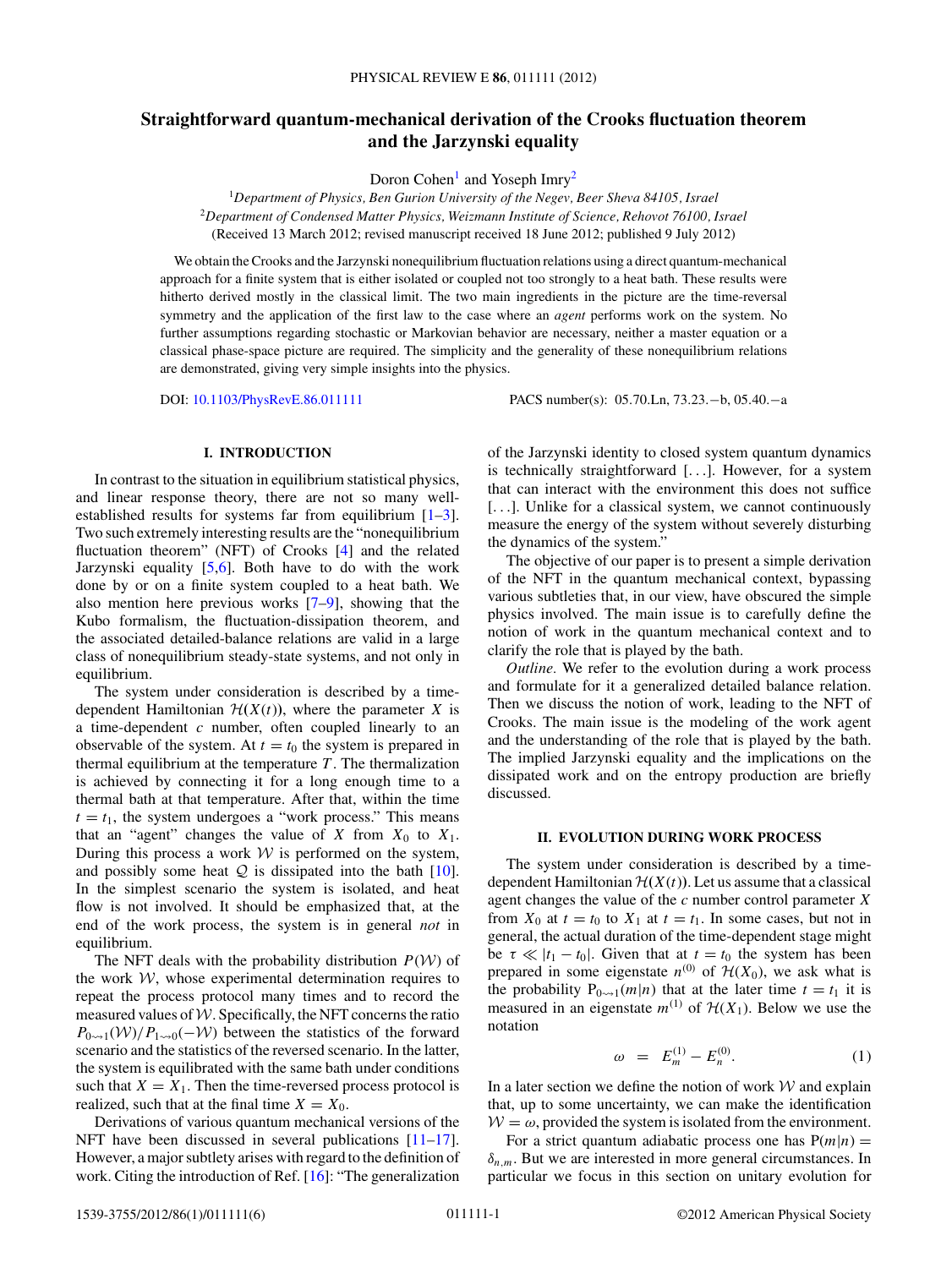<span id="page-1-0"></span>which

$$
P_{0\leadsto 1}(m|n) = |\langle m^{(1)}|U_{0\leadsto 1}|n^{(0)}\rangle|^2, \tag{2}
$$

where  $U$  is the time-evolution operator. What is important for the derivation of the NFT is the microreversibility of the dynamics; namely,

$$
P_{1\leadsto 0}(n|m) = P_{0\leadsto 1}(m|n). \tag{3}
$$

Note that, in general, the reversed process requires us to transform some fields; for example, to change the sign of the magnetic field if present.

For completeness it is also useful to define the notion of "classical dynamics." Given phase space, we can divide it into cells with some arbitrary desired resolution. Then we can regard *n* as an index that labels cells in phase space. The classical equations define a map

$$
|n_{\text{final}}^{(1)}\rangle = \mathsf{M}|n_{\text{initial}}^{(0)}\rangle. \tag{4}
$$

We use quantum style notations in order to make the relation to the quantum formulation clear. It follows that  $P(m|n)$ , instead of being a stochastic kernel, becomes a deterministic kernel that induces *permutations*

$$
P_{0\leadsto 1}(m|n)|_{\text{classical}} = \delta_{m,\text{M}n}.\tag{5}
$$

The derivation in the next section does not depend on whether the dynamics is "classical," "stochastic," or "quantum" in nature as long as the *measure* and the microreversibility are preserved. The preservation of *measure* is reflected by our discrete notations: If, say, we had deterministic dynamics that does not satisfy Liouville theorem, we could not have used the above "cell construction."

# **III. GENERALIZED DETAILED BALANCE RELATION**

The power spectrum of the fluctuations of an observable *A* is given by the following spectral decomposition:

$$
\tilde{S}(\omega) = \sum_{n,m} p_n |\langle m|A|n\rangle|^2 \delta(\omega - (E_m - E_n)).\tag{6}
$$

Here we assume a time-independent Hamiltonian and stationary preparation that can be regarded as a mixture of eigenstates with weights  $p_n$ . For a canonical preparation

$$
p_n = \frac{1}{Z} e^{-E_n/T} = \exp\left[-\frac{E_n - F(X_0)}{T}\right],
$$
 (7)

where *Z* is the partition function and  $F(X)$  is the Helmholtz free energy at temperature  $T$ , calculated here for the fixed value of the control parameter *X*. Then one obtains, after two lines of straightforward algebra, the detailed balance relation

$$
\frac{\tilde{S}(\omega)}{\tilde{S}(-\omega)} = \exp\left[\frac{\omega}{T}\right].\tag{8}
$$

This relation plays a key role in the linear response theory. Specifically it reflects the ratio between the tendency of the system to absorb and emit energy from and to a driving source  $-f(t)A$ .

In complete analogy we define the following spectral kernel:

$$
P_{0\leadsto 1}(\omega) = \sum_{n,m} p_n^{(0)} P_{0\leadsto 1}(m|n) \, \delta\big(\omega - \big(E_m^{(1)} - E_n^{(0)}\big)\big). \tag{9}
$$

Here the superscript indicates whether we refer to the initial Hamiltonian  $\mathcal{H}(X_0)$  or to the final Hamiltonian  $\mathcal{H}(X_1)$ . For the reversed process we write

$$
P_{1\sim 0}(\omega) = \sum_{m,n} p_m^{(1)} P_{1\sim 0}(n|m) \, \delta\big(\omega - \big(E_n^{(1)} - E_m^{(0)}\big)\big). \tag{10}
$$

It immediately follows, in analogy with the usual detailed balance condition, that the ratio of the spectral functions  $P_{0\rightarrow 1}(\omega)$  and  $P_{1\rightarrow 0}(-\omega)$  is determined by the ratio of the initial probabilities  $p_n^{(0)}$  and  $p_n^{(1)}$ , leading to

$$
\frac{P_{0\leadsto 1}(\omega)}{P_{1\leadsto 0}(-\omega)} = \exp\left\{\frac{\omega - [F(X_1) - F(X_0)]}{T}\right\},\qquad(11)
$$

where both  $F(X_1)$  and  $F(X_0)$  refer to the same preparation temperature  $T$ . Note again that if  $X$  does not change in time, this relation formally coincides with the detailed balance relation (8).

# **IV. NOTION OF WORK AND NONEQUILIBRIUM FLUCTUATION THEOREM OF CROOKS**

The main difficulty in the quantum formulation of the NFT concerns the definition of work [\[15,16,18–20\]](#page-5-0). Consider first an isolated system. Naively we can define  $W = \omega$ ; namely, the work is the change in the energy of the system. But in quantum reality this means that we have to do a measurement of the initial stage, hence the state of the system collapses and it is no longer canonical.

Furthermore, assume that we want to consider a multistage process that extends over two time intervals  $t_0 \rightarrow t_1 \rightarrow t_2$ . We would like to say that the work done is the sum  $\mathcal{W}_{0 \rightarrow 1} + \mathcal{W}_{1 \rightarrow 2}$ . With the above definition we have to perform a measurement at the time  $t_1$ . But in the quantum mechanical reality we might not have the time for that (see further discussion below).

It is therefore clear that the definition of work requires refinement. One possible direction [\[15\]](#page-5-0) is to define

$$
\mathcal{W}_{0 \to 1} = \int_{t_0}^{t_1} \frac{\partial \mathcal{H}}{\partial X} \dot{X} dt.
$$
 (12)

Then, in analogy with the theory of *counting statistics*[\[21–23\]](#page-5-0), one might say that a *continuous measurement* is required, involving a weak coupling to a von Neumann pointer. The problem with this approach is that the counting statistics *quasiprobability* [\[22,23\]](#page-5-0) has no simple physical interpretation and might even be negative.

It turns out that, in the present context, there is a simple way out of these subtleties, that parallels the conventional classical perspective [\[18\]](#page-5-0). Instead of regarding *X*(*t*) as a *c*number field, we regard it as a dynamical variable of an agent that is doing work. The total Hamiltonian can be formally written as

$$
\mathcal{H}_{\text{total}} = \mathcal{H}(r; X) + \mathcal{H}_{\text{agent}}(X),\tag{13}
$$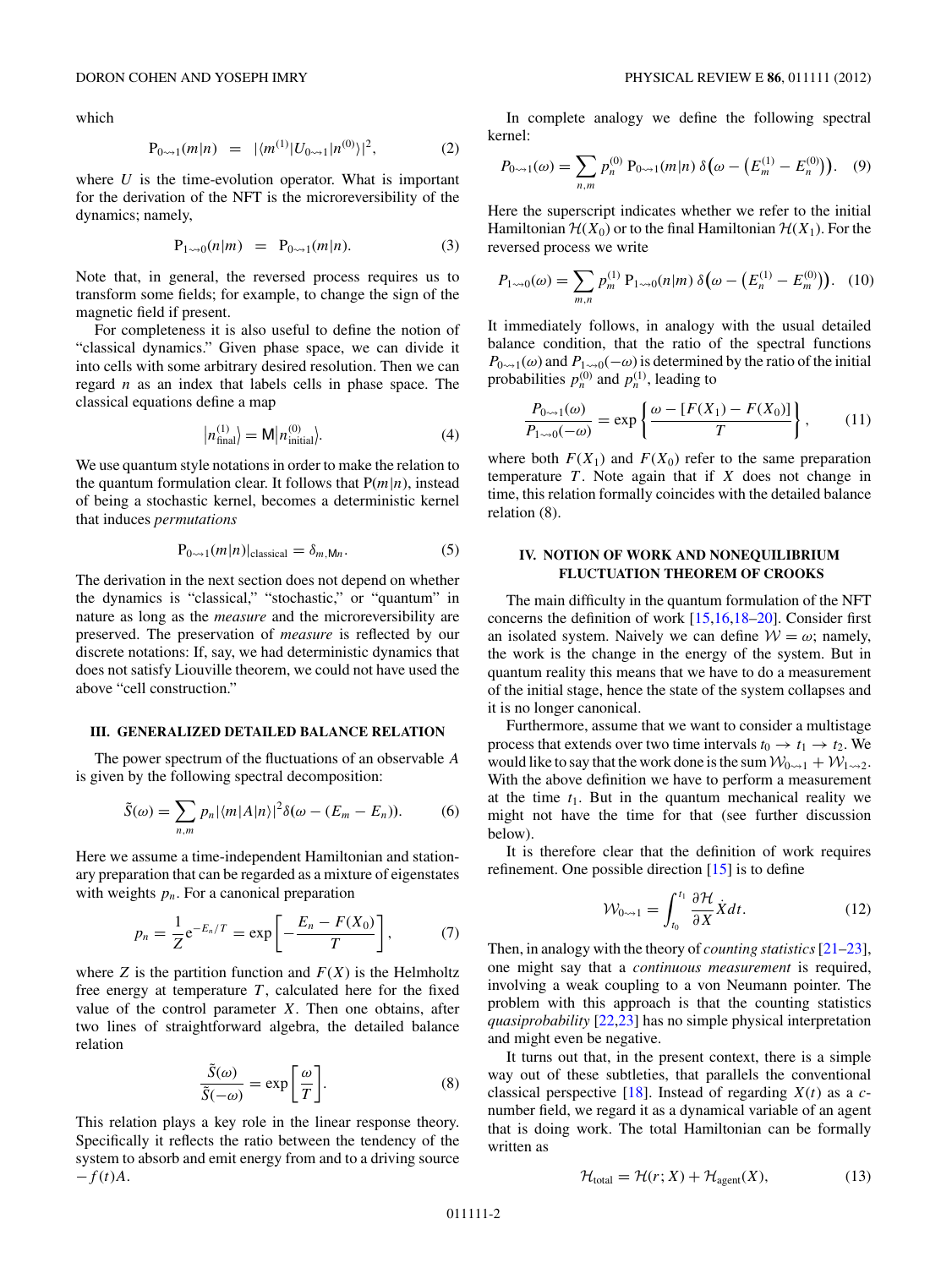<span id="page-2-0"></span>where *r* stands for system dynamical variables and *X* is the agent degree of freedom. Then we define the work  $W$  as the change in the energy of the agent

$$
W = E_{\text{agent}}(0) - \mathcal{H}_{\text{agent}},\tag{14}
$$

where  $E_{\text{agent}}(0)$  is its initial energy, which is assumed to be well defined up to some small uncertainty.

It should be clear that by treating the agent as a dynamical variable we bypass the energy-time uncertainty fallacy, as discussed long ago [\[24\]](#page-5-0). Once the energy is transferred to an agent, there is no theoretical limitation on the accuracy of its measurement, irrespective of the time-of-measurement issue.

In our treatment it is assumed that we have control over the strength of the interaction between the system and the agent. Hence we have the option to switch "on" the interaction in two possible ways: (i) within a restricted region in  $(r, X)$ space; (ii) within a restricted time duration. In the latter case the Hamiltonian (13) would become time dependent, and consequently we would not have control over the precise *X* displacement of the agent.

Once the notion of work is clarified it follows automatically that, for an isolated system,  $W = \omega$ , to the extent that the unavoidable quantum uncertainties can be ignored. From here follows the Crooks relation

$$
\frac{P_{0 \to 1}(W)}{P_{1 \to 0}(-W)} = \exp\left\{\frac{W - [F(X_1) - F(X_0)]}{T}\right\}.
$$
 (15)

Instead of going on with an abstract discussion of what do we mean by "work agent," we consider below two simple prototype models that illuminate this notion.

### **V. MODELING THE WORK AGENT**

In order to define the notion of work we find it essential to regard the agent as a dynamical entity. It can be another object ("piston") from or to which energy is transferred, or it can be a field with which the system interacts, absorbing or emitting excitations ("photons").

#### **A. Modeling the agent as a piston**

The prototype model for explaining the notion of work in standard thermodynamics textbooks is the gas-piston system that is illustrated in Fig. 1. The agent on which work is being done is a piston that is free to move to infinity. After the piston is pushed out, the gas particles stay in the box and no longer interact with the piston but possibly may interact (say) with a bath or with other agents, as in Fig. [2.](#page-3-0) At the end of each single "run" of the experiment, there is an unlimited time to measure the energy of the freely moving piston in the desired resolution.

The essential ingredient in the illustrated construction is the decoupling at the end of the interaction: After the piston moves outside of the shaded region, it becomes a free object whose kinetic energy we can measure without having a time limitation.

For presentation purposes, but without any loss of generality, we consider a single gas particle and regard the box as one





FIG. 1. (Color online) The system is a gas of particles in a box. The box region is indicated by gray. A representative trajectory is illustrated. The agent on which work is being done is a piston that is free to move to infinity. After the piston is pushed out the gas particles stay in the box and no longer interact with the piston but possibly may interact (say) with a bath or with other agents. At the end of each single run of the experiment, there is an unlimited time to measure the energy of the freely moving piston in the desired resolution.

dimensional. The Hamiltonian is

$$
\mathcal{H}_{\text{total}}(r, p; X, P) = \frac{p^2}{2m} + V_{\text{box}}(r) + u(r - X) + \frac{P^2}{2M}, \quad (16)
$$

where  $u(r - X) = u_0 \delta(r - X)$  with  $u_0 = \infty$ . Thanks to a potential  $V_{\text{box}}$  the gas particle remains in the shaded region even if the piston is "out." Once the piston is out the "system" no longer affects the agent nor is affected by it.

In order to visualize the dynamics it is convenient to define  $\alpha = (m/M)^{1/2}, p_x = p, p_y = \alpha P, x = r, \text{ and } y = (1/\alpha)X.$ Then the Hamiltonian takes the form

$$
\mathcal{H}_{\text{total}} = \frac{1}{2m} (p_x^2 + p_y^2) + V_{\text{box}}(x) + u(x - \alpha y). \tag{17}
$$

We assume that initially the piston is prepared in rest with some uncertainty  $\Delta X$  in its position and an associated uncertainty  $\Delta P \sim 1/\Delta X$  in its momentum. Accordingly the uncertainty of the total energy is

$$
\Delta E \sim [M\Delta X^2]^{-1} + \Delta E_{\text{system}}.\tag{18}
$$

The total energy *E* is a constant of motion. It follows that the probability distribution of the total energy is a *δ* function. The total energy *E* is the sum of the particle energy and the piston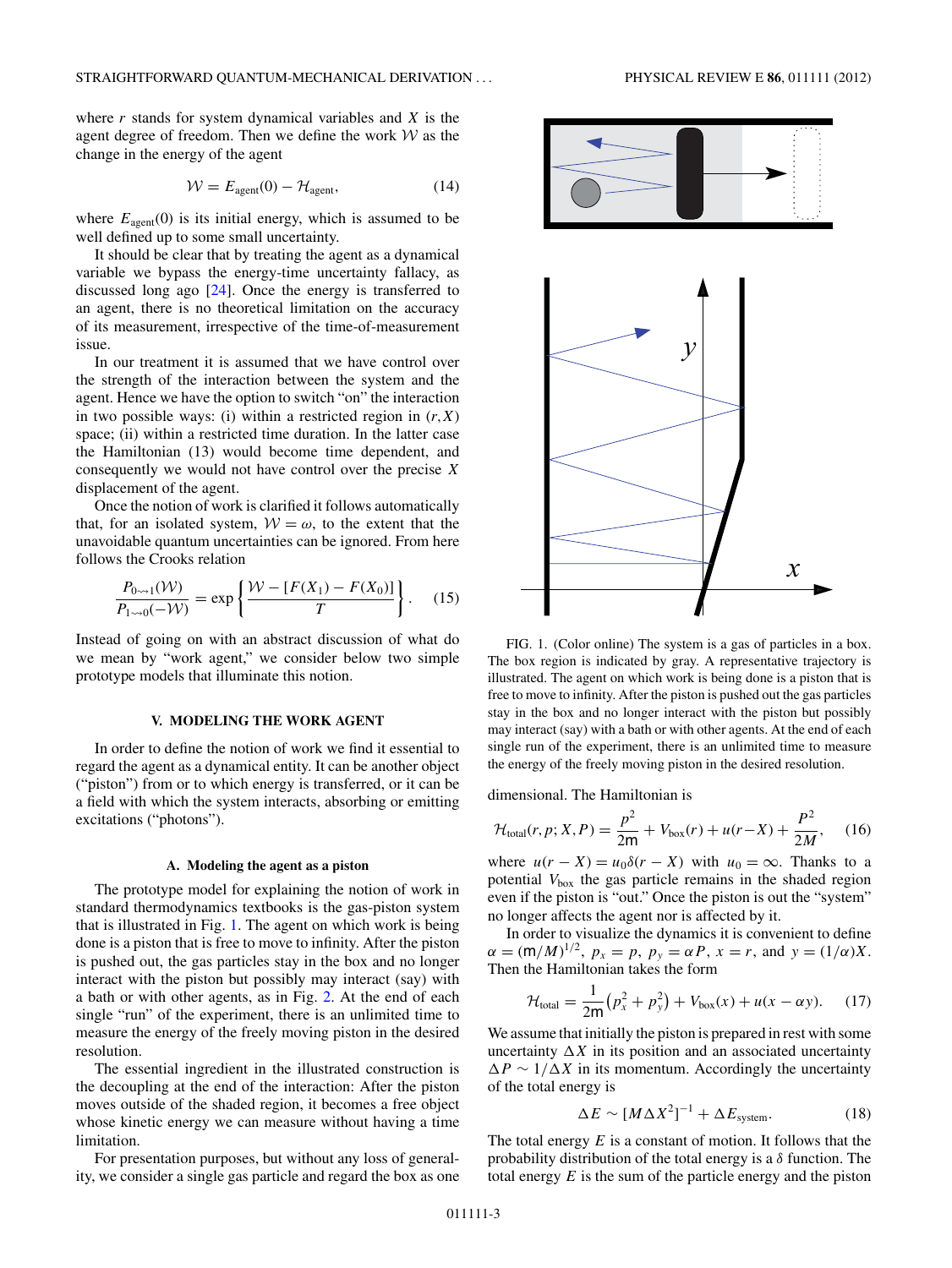<span id="page-3-0"></span>

FIG. 2. (Color online) Illustration of a multistage process that consists of time intervals during which the system interacts with a bath and with two different agents. The system consists of gas particles that are confined to move in the shaded area. The interaction with the first agent is as described in Fig. [1.](#page-2-0) The second agent compresses that gas until the interaction with it is switched off: then it becomes like a free particle.

energy. Let us denote the increase in the particle energy as *ω*, and the decrease in the piston energy as  $W$ . It follows that the joint distribution is

$$
P(\omega, \mathcal{W}) = P(\omega) \,\delta(\mathcal{W} - \omega),\tag{19}
$$

where the equality is justified to the extent that  $\Delta E$  can be neglected. Under such conditions the distribution of work *P*(*W*) is the same as *P*( $\omega$ ).

The argument above has established the equality of  $P(W)$ and  $P(\omega)$  for a system that is prepared in a microcanonical state, such that  $\Delta E_{\text{system}}$  is a small uncertainty. But trivially the equality of the two distributions extends to any mixture, and in particular to the canonical preparation under consideration. We note that our definition of  $P(\omega)$  in the previous section has assumed a *c*-number driving source, while here there is some uncertainty  $\Delta X$  in the position of the piston. Accordingly a tradeoff is required with regard to  $\Delta X$  and  $\Delta E$ . This tradeoff is the physical limit of the NFT applicability. In practice, and in particular for large deviations, this uncertainty should not be an issue.

#### **B. Modeling the agent as a field**

In this subsection we consider another illuminating example for a work agent but with a different emphasis: we would like to illuminate the role that is played by the strength of the system-agent interaction. For this purpose the piston model is somewhat unnatural because perturbation theory is not well controlled. This is the motivation to consider a different example. Below the agent is a field with which the system interacts, and the measurement is the detection of field quanta. These quanta can be observed at any later time without disturbing the ongoing driving cycle.

For sake of clarity the reasoning below is based on the traditional weak coupling assumption. Namely, we assume that the driving induces transitions that are determined by the Fermi

golden rule. While we employed below perturbation-theory thinking, we reemphasize that these considerations are much more general: for stronger perturbations, one may think in terms of the evolution operator *U* of Eq. [\(2\),](#page-1-0) and microscopic reversibility [Eq. [\(3\)\]](#page-1-0) follows *mutatis mutandis*.

Consider a classical force  $\mathcal F$  that arises, say, from a classical electric field that acts on charged particles. Taking the coupling to be via the total dipole moment of the system, the interaction term is

$$
\mathcal{H}_{\text{system-agent}} = -\mathcal{F}(t) \sum r_i,\tag{20}
$$

where the  $r_i$  are the coordinates of the particles along the relevant axis, and  $\mathcal{F}(t)$  is a *c*-number force that is switched from  $\mathcal{F}_0 = 0$  at  $t_0 = 0$ , to  $\mathcal{F}_1 = \delta \mathcal{F}$  at time  $t_1$ .

To see what is going on, think of expanding  $\mathcal{F}(t)$  in a Fourier integral. The Fourier components F*<sup>ω</sup>* are significant on an interval of order  $1/\tau$ , where  $\tau$  is the actual duration of the variation, which is possibly small compared with  $|t_1 - t_0|$ . Small *δ*F and/or small *τ* make the relevant Fourier components small. From low order perturbation theory it follows that the transitions are to levels *Em* whose energy is within ∼1*/τ* of the initial energy  $E_n$ , with probabilities proportional to  $|\mathcal{F}_{\omega}|^2$ . Very importantly, energy is conserved in the sense that the excitation takes an energy  $\omega = E_m - E_n$  from the field. We know that if we quantize the field  $F$ , a photon with energy  $\omega = E_m - E_n$  will be destroyed during the transition.

A side note is in order: for a closed system, the work done by the classical agent is all converted to a change of the system energy. A well-known and even stronger example is that of a probe particle inelastically scattered from the system losing an certain energy which is then equal to the energy of the created excitation(s).

In the absence of a coupling to the bath the transitions are into an energy range  $\Gamma_F \approx 1/\tau$  that may contain many states. When a coupling to the bath is introduced, the levels of the system acquire an additional width  $\Gamma_B$ . If the interaction is weak enough  $\Gamma_B$  becomes smaller than the mean level spacing of the *system*.

Before going on with the above reasoning we would like to recall what is the justification for the canonical state. The reader is most probably familiar with the standard textbook argumentation in Ref.  $[10]$ : if a system is weakly coupled to a bath its energy distribution will approach a canonical distribution, as postulated by Gibbs, based on an ergodicity assumption. There is an interesting refined version of this argument that has been introduced by Ref. [\[25\]](#page-5-0). Namely, one can rigorously show that the system would equilibrate to a canonical mixture, with zero off diagonal elements, if  $\Gamma_B$  is smaller than the mean level spacing of the system. This weak coupling assumption is crucial whenever we try to connect statistical mechanics with thermodynamics, and in particular it is essential for the following argumentation.

Coming back to the work process scenario, it is clear that, in order to relate the backward and the forward process, we have to assume that the system starts in a canonical mixture state. If the system interacts with a bath it is essential to assume that in the preparation stage, either of the forward or of the reversed process, the system-bath coupling is small enough such that the system eigenstates are not mixed. This is what counts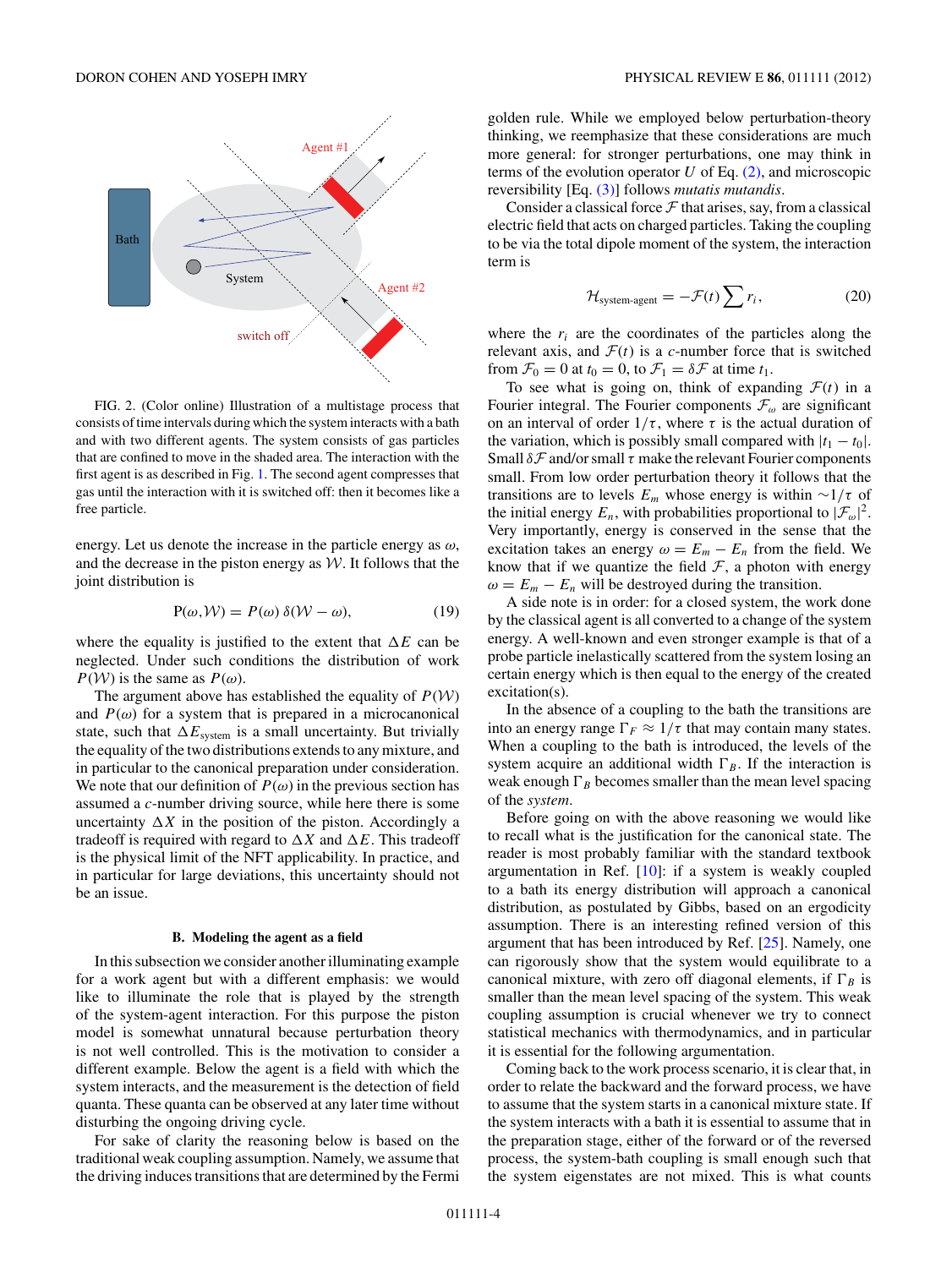in obtaining Eq. [\(11\).](#page-1-0) Other than that, energy conservation implies that  $W = \omega$ , so again, the distributions of  $\omega$  and of W are the same, hence Eq. [\(15\)](#page-2-0) follows.

### **VI. IRRELEVANCE OF BATH**

The Crooks relation and the Jarzynski equality concern the probability distribution of *work* done during a nonequilibrium process that starts with a canonical state. We deduced in the previous sections that, in the case of an isolated system,  $P(W)$ satisfies the same Crooks relation as  $P(\omega)$ . We now want to extend the validity of this relation to the case of nonisolated systems.

It is clear that the bath is likely to affect significantly the dynamics. In some cases the dissipative dynamics can be described by a Markovian master equation—but we do not want to impose this assumption. Rather, as discussed in last part of Sec. [V,](#page-2-0) we are satisfied with the traditional assumption of small system-bath coupling: it is the same assumption that justifies the emergence of the canonical mixture upon preparation  $[25]$ . Within the framework of this traditional assumption, let us discuss whether the interaction with the bath can affect the Crooks relation.

*First scenario.* After the work process has ended we allow the system to relax to the bath temperature  $T$ . This additional step does not involve work, as noted in Ref. [\[6\]](#page-5-0), hence  $P(\mathcal{W})$ is not affected.

*Second scenario.* Assume that there is a finite system-bath coupling *η* during the process. The duration of the process is *τ* . Inspired by the argumentation of Ref. [\[5\]](#page-5-0), we regard the system and the bath as one grand system for which

$$
\frac{P_{0\leadsto 1}(W;\eta,\tau)}{P_{1\leadsto 0}(-W;\eta,\tau)} = \exp\left\{\frac{\mathcal{W}-[F_{\text{tot}}(X_1;\eta)-F_{\text{tot}}(X_0;\eta)]}{T}\right\}.
$$

It should be clear that  $P_{0 \rightarrow 1}(\mathcal{W})$  and  $P_{1 \rightarrow 0}(-\mathcal{W})$  depend on both  $\eta$  and  $\tau$ . But the ratio, according to Crooks, is independent of *τ* . Still one suspects that the right-hand side depends on *η*. But in fact this is not so. The argument is as follows: The ratio is independent of  $\tau$ , and therefore we can evaluate it, without loss of generality, for  $\tau \to 0$ . But in this "sudden" limit the result should be independent of  $\eta$ , because the bath has no time to influence the work. We therefore can set  $\eta = 0$  and deduce that without loss of generality

$$
\frac{P_{0\leadsto 1}(\mathcal{W};\eta,\tau)}{P_{1\leadsto 0}(-\mathcal{W};\eta,\tau)} = \exp\left\{\frac{\mathcal{W}-[F_{\rm sys}(X_1)-F_{\rm sys}(X_0)]}{T}\right\},\,
$$

without dependence on  $\eta$  and  $\tau$ . Hence the NFT is established for a process in which the system is nonisolated. In particular, it may interact with a thermal reservoir.

### **VII. JARZYNSKI EQUALITY**

It is well known [\[4\]](#page-5-0) that the Jarzynski equality [\[5\]](#page-5-0) is an immediate consequence that follows from the Crooks relation [Eq. [\(15\)\]](#page-2-0). For completeness we repeat this derivation here. Multiplying both sides of the Crooks relation by  $P_{1\rightsquigarrow 0}(-W)$ , integrating over  $W$ , and taking into account the normalization of  $P(W)$ , one obtains

$$
\left\langle \exp\left[-\frac{\mathcal{W}}{T}\right]\right\rangle = \exp\left[-\frac{F(X_1) - F(X_0)}{T}\right],\qquad(21)
$$

which is the Jarzynski relation. From here follows that

$$
\langle \mathcal{W} \rangle > F(X_1) - F(X_0). \tag{22}
$$

This variation of the 2nd law of thermodynamics is known as the *maximum work principle*, because it sets an upper bound on the work  $W = -W$  that can be *extracted* from a work process. Optionally it can be regarded as the minimum work  $W$  needed from the agent to do the process  $[10]$ . Note that our sign conventions for  $W$  and  $Q$  are opposite to those that are used in most textbooks.

# **VIII. DISSIPATED WORK AND ENTROPY PRODUCTION**

It is instructive to recast the Crooks relation  $[Eq. (15)]$  $[Eq. (15)]$  in terms of entropy produced, as in fact was originally formulated by Crooks. From Eq. (22) it follows that the difference  $\Delta F = F(X_1) - F(X_0)$  is the minimum work that is required in a reversible quasistatic process. Accordingly, the difference  $W - \Delta F$  can be regarded as the dissipated work in a realistic process. Dividing by *T* we get a quantity  $\Delta S_w$  that we regard as the entropy production. For the temperature we use units such that the Boltzmann constant is unity. Consequently the fluctuation theorem  $[Eq. (15)]$  $[Eq. (15)]$  reads:

$$
\frac{P_{0\leadsto 1}(\Delta S_w)}{P_{1\leadsto 0}(-\Delta S_w)} = \exp[\Delta S_w].\tag{23}
$$

Below we would like to better clarify the connection with thermodynamics, and in particular with the Clausius version of the 2nd law.

Taking a puristic point of view, one defines thermodynamic functions only for equilibrium states. Therefore let us assume that the system ends up in a thermodynamic equilibrium, say by allowing it to relax at the end of the driving process. Under this assumption we can associate with the initial and final states well-defined values of system entropy, whose difference can be expressed using thermodynamic functions:

$$
\Delta S = \frac{\Delta E - \Delta F}{T},\tag{24}
$$

where by the first law of thermodynamics the change in the energy of the system is

$$
\Delta E = \mathcal{W} - \mathcal{Q}.\tag{25}
$$

The total entropy change of the universe is the sum of the system entropy change and that of the bath:

$$
S = \Delta S + \frac{Q}{T} = \frac{W - \Delta F}{T}.
$$
 (26)

It follows that the Crooks relation can be written as

$$
\frac{P_{0\leadsto1}(\mathcal{S})}{P_{1\leadsto0}(-\mathcal{S})} = \exp[\mathcal{S}]
$$
 (27)

As in the case of the Jarzynski equality we deduce that

$$
\langle \exp[-S] \rangle = 1 \tag{28}
$$

and consequently

$$
\langle \mathcal{S} \rangle > 0, \tag{29}
$$

in accordance with the second law of thermodynamics. Note that it is only the average  $\langle S \rangle$  that is positive. In a finite system